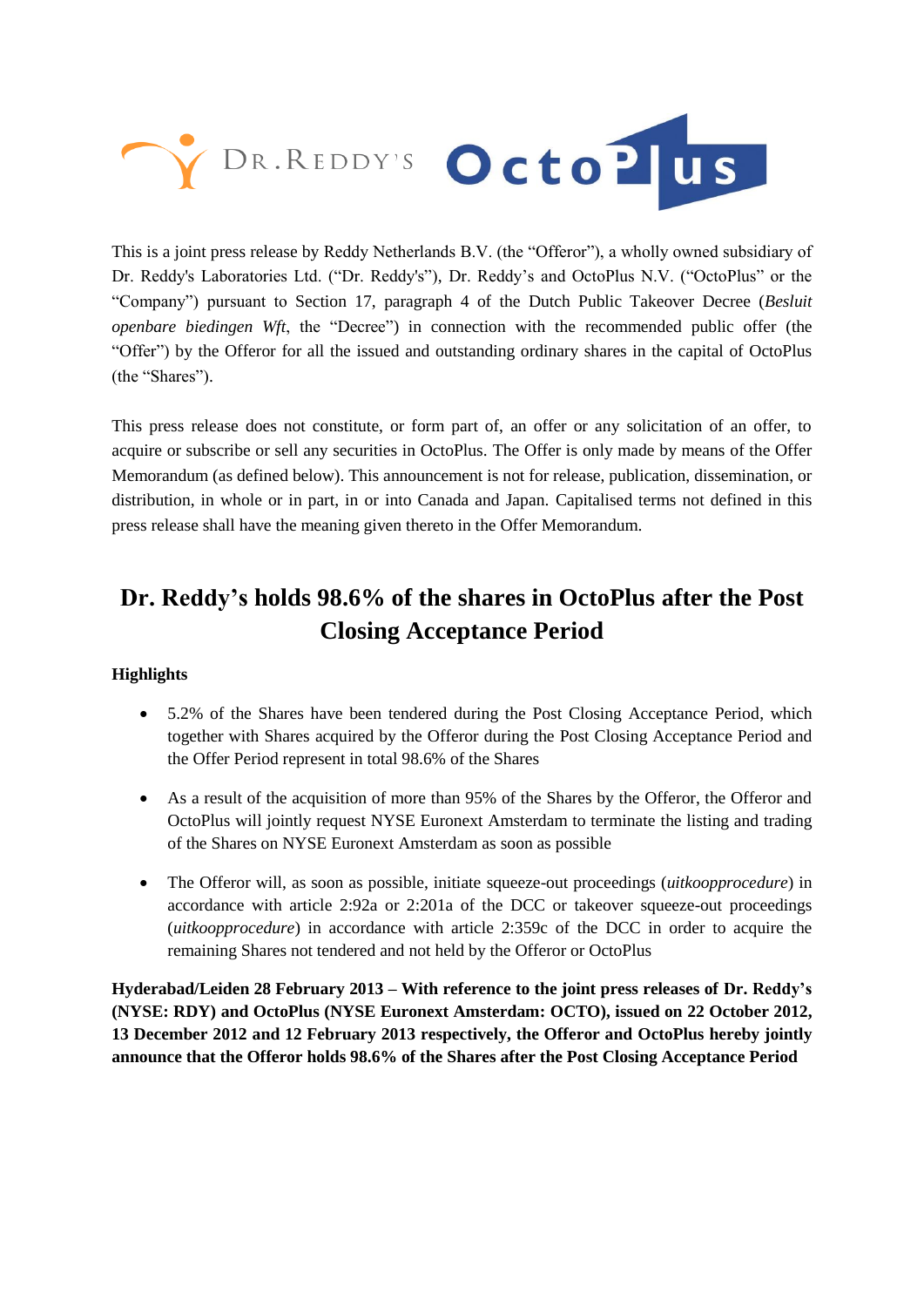## **Results Post Closing Acceptance Period**

During the Post Closing Acceptance Period, which ended at 18.00 hours CET on 26 February 2013, 2,746,658 Shares, representing 5.2% of the Shares and a value of EUR 1,428,262.16, have been tendered for acceptance under the Offer.<sup>1</sup>

|                                              | <b>Number of Shares</b> | <b>Percentage of Shares</b> |
|----------------------------------------------|-------------------------|-----------------------------|
| Shares tendered under the Post Closing       | 2,746,658               | 5.2%                        |
| <b>Acceptance Period</b>                     |                         |                             |
| acquired during<br><b>Shares</b><br>the Post | 387,750                 | $0.7\%$                     |
| <b>Closing Acceptance Period</b>             |                         |                             |
| Shares tendered and acquired by the          | 48,808,638              | $92.7\%$                    |
| Offeror during the Offer Period              |                         |                             |
| <b>Total Shares tendered and acquired</b>    | 51,943,046              | 98.6%                       |

As a result the Offeror's shareholding is composed as follows:

The 48,808,638 Shares held by the Offeror at the end of the Offer Period, together with the Shares tendered under the Post Closing Acceptance Period and the Shares acquired during under the Post Closing Acceptance Period, represent a total of 98.6% of the Shares.

## **Settlement**

The Shareholders who have validly tendered (or defectively tendered provided that such defect has been waived by the Offeror) and transferred (*geleverd*) their Shares for acceptance to the Offeror during the Post Closing Acceptance Period will receive the Offer Price in respect of each Tendered Share on Monday March 4<sup>th</sup> 2013.

## **Consequences of the Offer**

The acquisition of Shares by the Offeror pursuant to the Offer and outside the Offer will, among other things, reduce the number of Shareholders and the number of Shares that might otherwise be traded publicly, and (i) will thus adversely affect the liquidity and (ii) may affect the market value of the remaining Shares.

As a result of the acquisition of more than 95% of the Shares by the Offeror, the Offeror and OctoPlus will jointly request NYSE Euronext Amsterdam to terminate the listing and trading of the Shares on NYSE Euronext Amsterdam as soon as possible

As long as the Shares remain listed on Euronext Amsterdam, OctoPlus shall continue to comply with the Dutch Corporate Governance Code except for (i) current deviations from the code and (ii) deviations from the code that find their basis in the Merger Protocol, in accordance with the "explain" requirement in respect of such deviations.

In the event that OctoPlus or any merging entity will no longer be listed and its Shares will no longer be publicly traded, the provisions applicable to the governance of listed companies will no longer apply and the rights of remaining minority Shareholders may be limited to the statutory minimum.

**The Company does not hold any Shares in treasury.**<br><sup>1</sup> The Company does not hold any Shares in treasury.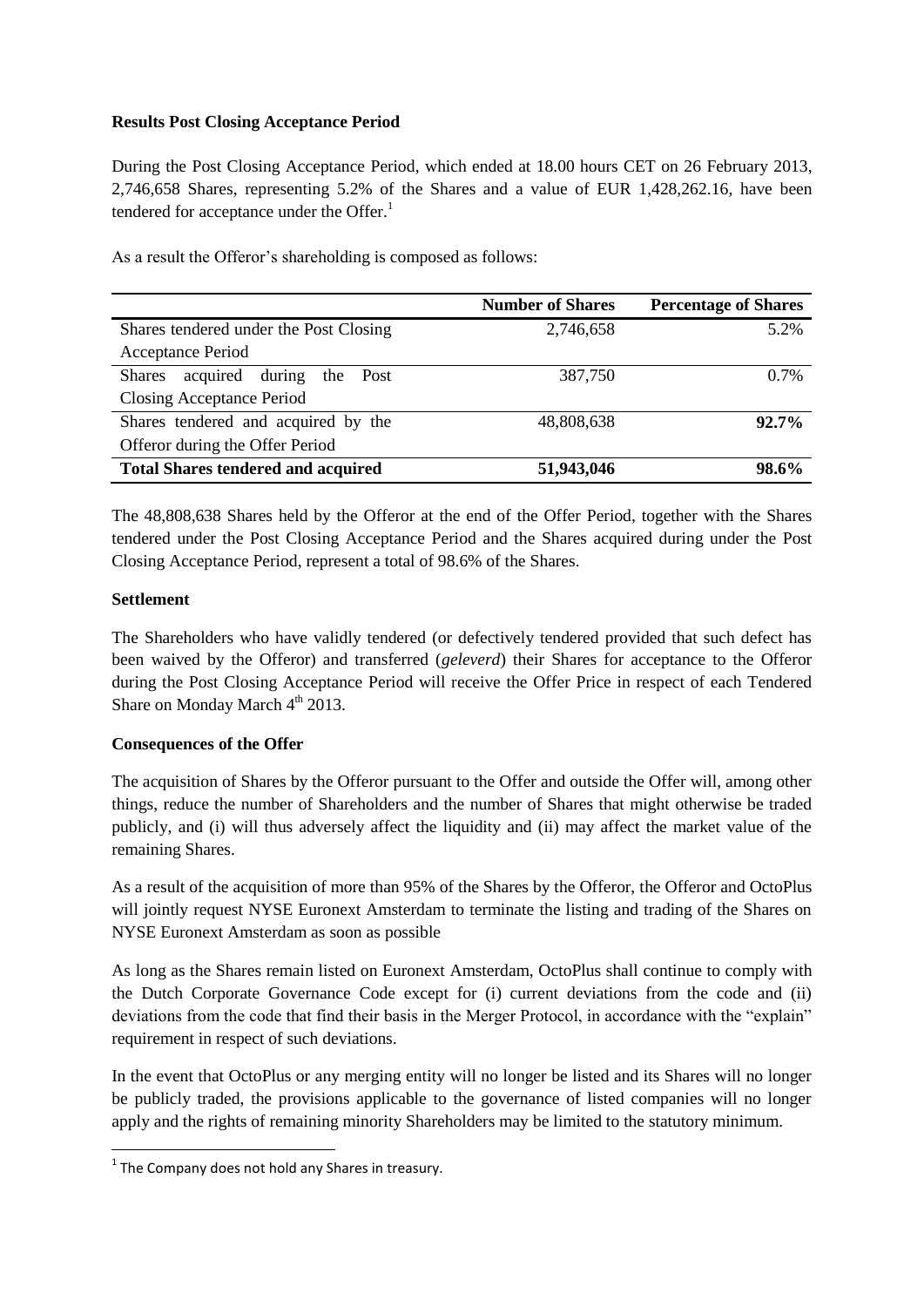### **Squeeze-out proceedings**

The Offeror intends to acquire all the remaining Shares. In order to achieve this, the Offeror will, as soon as possible, initiate a takeover squeeze-out procedure in accordance with article 2:359c of the Dutch Civil Code or a statutory squeeze-out procedure in accordance with article 2:92a or 2:201a of the Dutch Civil Code. In addition, the Offeror may pursue one or more of the measures referred to in Section 6.11.3 of the Offer Memorandum.

## **Offer Memorandum, Position Statement and further information**

Shareholders are advised to review the Offer Memorandum and the Position Statement in detail and to seek independent advice, where appropriate, in order to reach a reasoned judgement in respect of the content of the Offer Memorandum, the Position Statement and the Offer itself.

Digital copies of the Offer Memorandum are available on the website of OctoPlus (www.octoplus.nl) and Dr. Reddy's (www.drreddys.com). Copies of the Offer Memorandum are also available free of charge at the offices of OctoPlus and the Exchange Agent at the addresses mentioned below. The Dr. Reddy's and OctoPlus websites do not constitute a part of, and are not incorporated by reference into, the Offer Memorandum.

Digital copies of the Position Statement and the other documents with respect to the EGM, including the agenda and explanatory notes thereto and the voting results, are available on the website of OctoPlus (www.octoplus.nl). Copies of the Position Statement are also available free of charge at the offices of OctoPlus at the address mentioned below.

*OctoPlus N.V.* Zernikedreef 12 2333 CL Leiden The Netherlands

*Exchange Agent* Kempen & Co N.V. Attn. Kempen Agency Services L3 Beethovenstraat 300 1077 WZ Amsterdam The Netherlands

Telefax: +31 (0)20 348 9549 E-mail: kas@kempen.nl

### **Advisors**

Kempen & Co and IDFC Capital are acting as financial advisors and Linklaters LLP is acting as legal advisor to Dr. Reddy's in connection with the Offer.

Loyens & Loeff N.V. is acting as legal advisor to OctoPlus and ABN AMRO Bank N.V. has provided the fairness opinion to OctoPlus.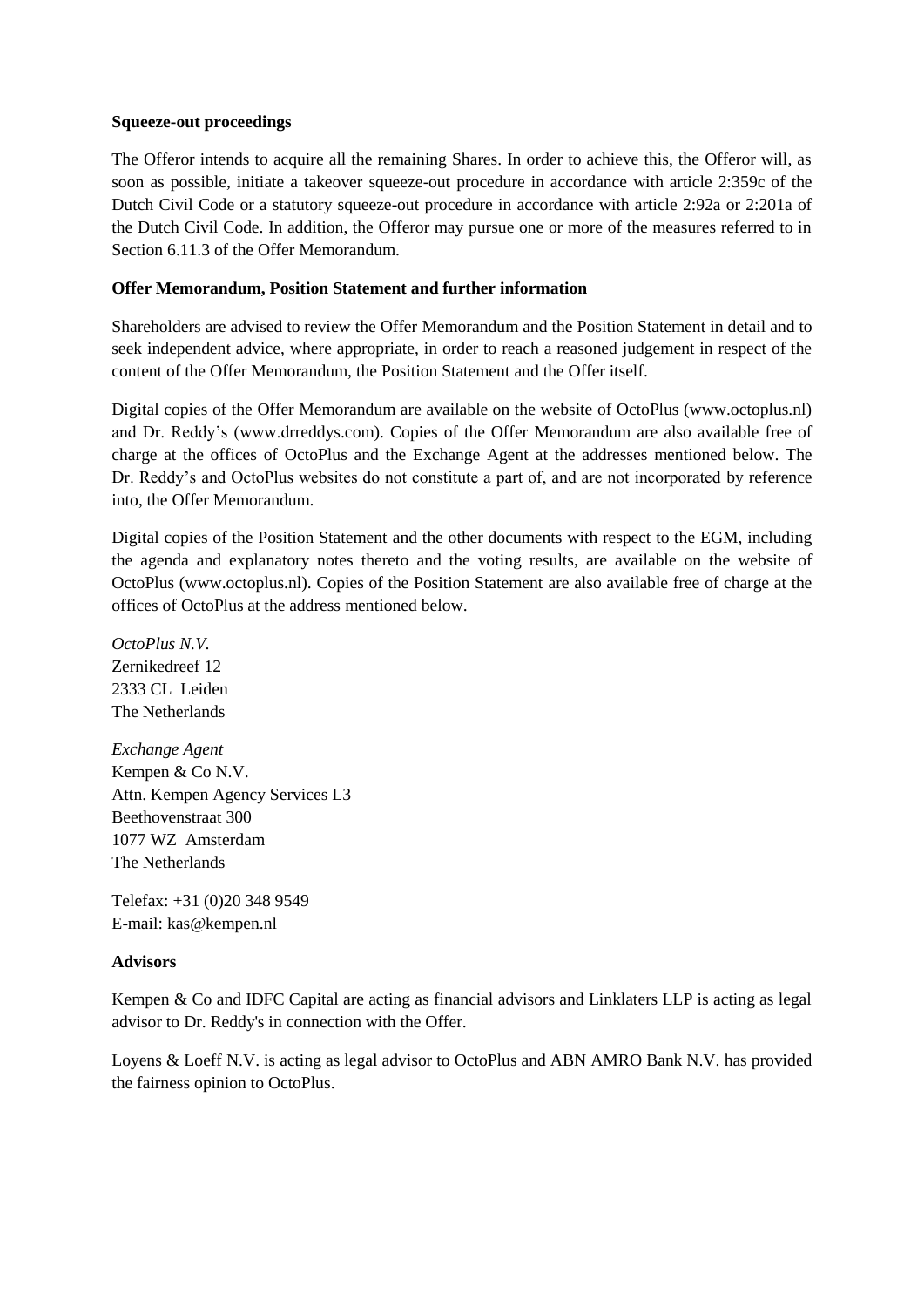## **Company profile Dr. Reddy's**

Dr. Reddy's Laboratories Ltd. (NYSE: RDY) is an integrated global pharmaceutical company, committed to providing affordable and innovative medicines for healthier lives. Over the last fiscal year the company generated revenues of over USD 2.0 billion. Through its three businesses – Pharmaceutical Services and Active Ingredients, Global Generics and Proprietary Products – Dr. Reddy's offers a portfolio of products and services including APIs, custom pharmaceutical services, generics, biosimilars, differentiated formulations and NCEs. Therapeutic focus is on gastro-intestinal, cardiovascular, diabetology, oncology, pain management, anti-infective and pediatrics. Major markets include India, USA, Russia and CIS, Germany, UK, Venezuela, S. Africa, Romania, and New Zealand. More information on Dr. Reddy's can be found on: www.drreddys.com

## **Company profile OctoPlus**

OctoPlus is a specialty pharmaceutical company focused on the development and manufacture of improved injectable pharmaceuticals based on proprietary drug delivery technologies that exhibit fewer side effects, improved patient convenience and a better efficacy/safety balance than existing therapies.

OctoPlus also focuses on the development of long-acting, controlled release versions of known protein therapeutics, peptides and small molecules, including specialty generics. OctoPlus is a leading European provider of advanced drug formulation and clinical scale manufacturing services to the pharmaceutical and biotechnology industries, with a focus on difficult-to formulate active pharmaceutical ingredients.

OctoPlus is listed on Euronext Amsterdam by NYSE Euronext Amsterdam under the symbol OCTO. More information about OctoPlus can be found on: www.octoplus.nl

### **Further information**

### *Dr. Reddy's*

For further information about Dr. Reddy's, please contact:

For Investors and Financial Analysts:

Kedar Upadhye: telephone number +91-40-66834297 or send an e-mail to [kedaru@drreddys.com](mailto:kedaru@drreddys.com)

Saunak Savla: telephone number +91-40-49002135 or send an e-mail t[o saunaks@drreddys.com](mailto:saunaks@drreddys.com)

Milan Kalawadia (USA): telephone number +1 908-203-4931 or send an e-mail to [mkalawadia@drreddys.com](mailto:mkalawadia@drreddys.com)

For Media:

S Rajan: telephone number +91-40-49002445 or send an e-mail t[o rajans@drreddys.com](mailto:rajans@drreddys.com)

### *OctoPlus*

For further information about OctoPlus, please contact Investor Relations: telephone number +31 (71) 524 1061 or send an e-mail to Investor Relations at IR@octoplus.nl.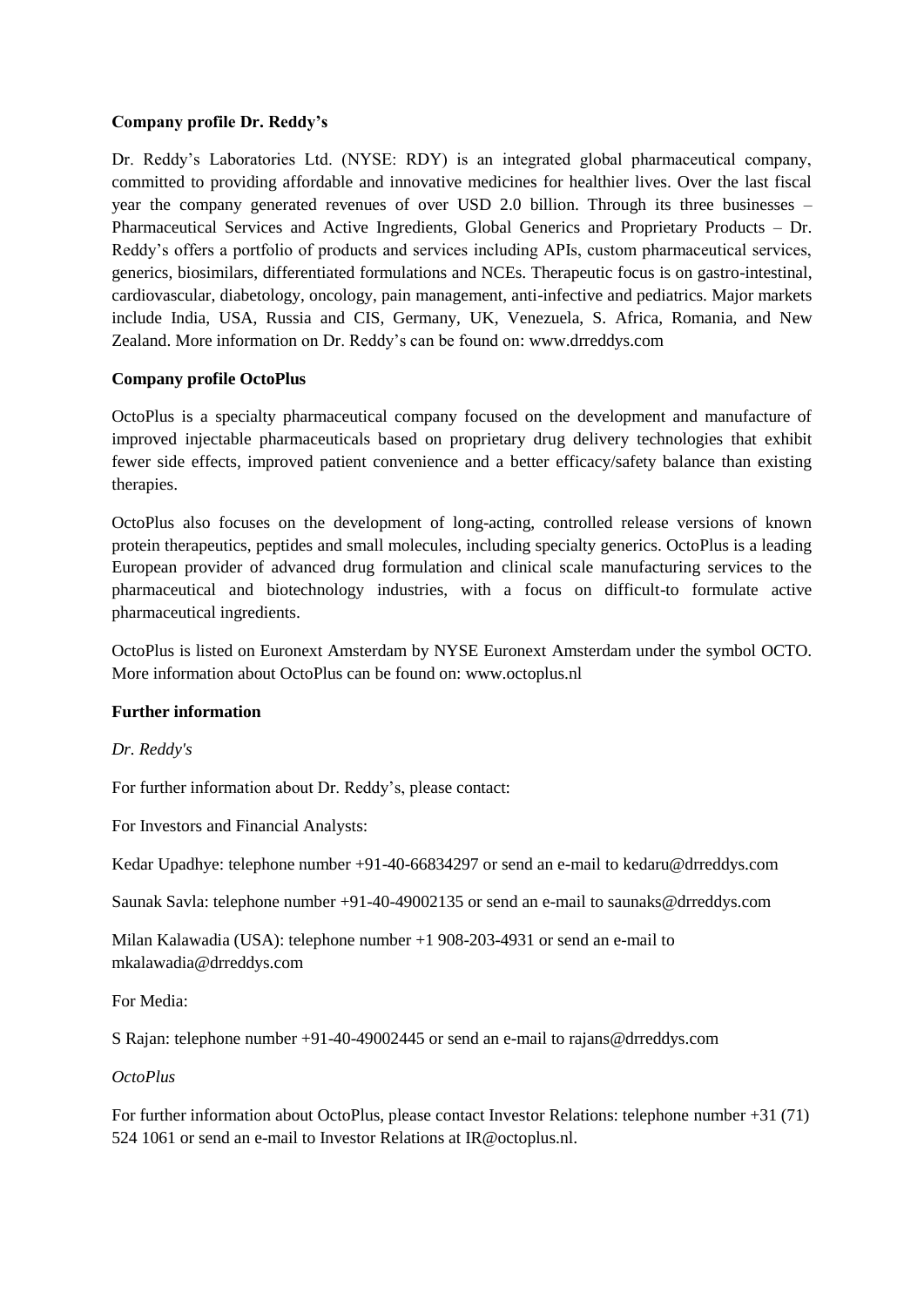#### **Important information**

#### *Restrictions*

This announcement is for information purposes only and does not constitute an offer or an invitation to acquire or dispose of any securities or investment advice or an inducement to enter into investment activity. This announcement does not constitute an offer to sell or issue or the solicitation of an offer to buy or acquire the securities of Dr. Reddy's or OctoPlus in any jurisdiction. The distribution of this press release may, in some countries, be restricted by law or regulation. Accordingly, persons who come into possession of this document should inform themselves of and observe these restrictions. To the fullest extent permitted by applicable law, Dr. Reddy's and OctoPlus disclaim any responsibility or liability for the violation of any such restrictions by any person. Any failure to comply with these restrictions may constitute a violation of the securities laws of that jurisdiction. Neither Dr. Reddy's, nor OctoPlus, nor any of their advisors assumes any responsibility for any violation by any person of any of these restrictions. Any OctoPlus shareholder who is in any doubt as to his position should consult an appropriate professional advisor without delay. This announcement is not to be published or distributed in or to Canada and Japan.

### *Notice to US holders of Shares*

The Offer will be made for the securities of a Dutch company and is subject to Dutch disclosure requirements, which are different from those of the United States. Some of the financial information included in this announcement has been prepared in accordance with International Financial Reporting Standards and thus may not be comparable to financial information of US companies or companies whose financial statements are prepared in accordance with generally accepted accounting principles in the United States. The Offer will be made in the United States pursuant to the applicable US tender offer rules and otherwise in accordance with the requirements of the Dutch Public Takeover Decree. Accordingly, the Offer will be subject to disclosure and other procedural requirements, including with respect to withdrawal rights, offer timetable, settlement procedures and timing of payments, that are different from those applicable under US domestic tender offer procedures and law.

The receipt of cash pursuant to the Offer by a US holder of Shares may be a taxable transaction for US federal income tax purposes and under applicable state and local, as well as foreign and other tax laws. Each holder of Shares is urged to consult his independent professional advisor immediately regarding the tax consequences of acceptance of the offer.

It may be difficult for US holders of Shares to enforce their rights and claims arising out of the US federal securities laws, since OctoPlus is located in a country other than the United States, and some or all of its officers and directors may be residents of a country other than the United States. US holders of Shares may not be able to sue a non-US company or its officers or directors in a non-US court for violations of the US securities laws. Further, it may be difficult to compel a non-US company and its affiliates to subject themselves to a US court's judgment.

In accordance with normal Dutch practice and pursuant to Rule 14e-5(b) of the Securities Exchange Act of 1934, Dr. Reddy's or its nominees, or its brokers (acting as agents), may from time to time make certain purchases of, or arrangements to purchase, Shares outside of the United States, other than pursuant to the Offer, during the period in which the Offer remains open for acceptance or thereafter. These purchases may occur either in the open market at prevailing prices or in private transactions at negotiated prices. Any information about such purchases will be disclosed as required